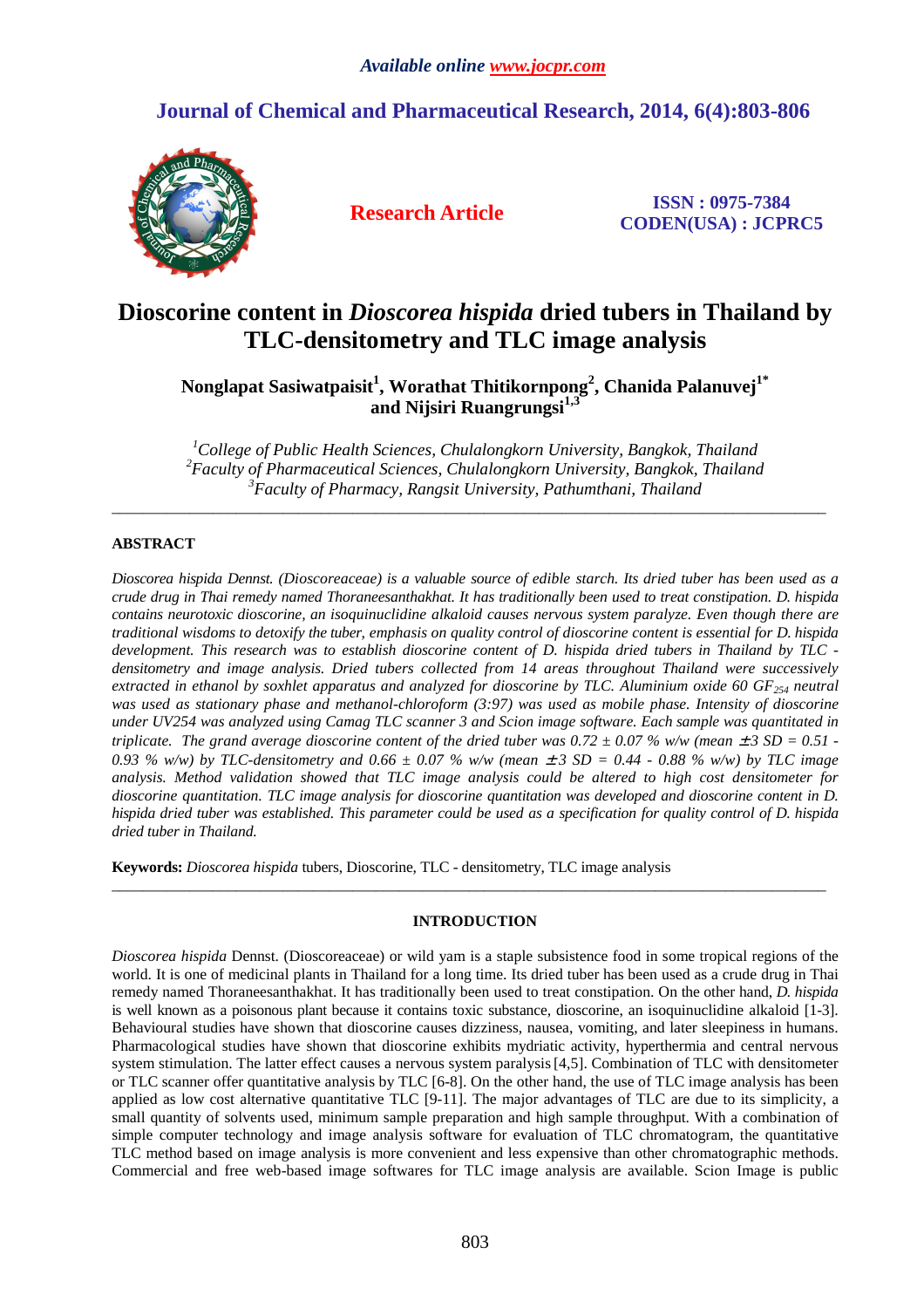computer software modified from the NIH Image software of National Institutes of Health, USA. The aim of this research was to establish the content of dioscorine in *D. hispida* dried tubers in Thailand using TLC - densitometry as well as TLC image analysis.

*\_\_\_\_\_\_\_\_\_\_\_\_\_\_\_\_\_\_\_\_\_\_\_\_\_\_\_\_\_\_\_\_\_\_\_\_\_\_\_\_\_\_\_\_\_\_\_\_\_\_\_\_\_\_\_\_\_\_\_\_\_\_\_\_\_\_\_\_\_\_\_\_\_\_\_\_\_\_*

#### **EXPERIMENTAL SECTION**

**Plant materials:** Tubers of *D. hispida* were collected from 14 different locations throughout Thailand. All crude drugs were authenticated by Ruangrungsi N. then sliced and air-dried. Voucher specimens were deposited at College of Public Health Sciences, Chulalongkorn University, Thailand.

**Dioscorine reference material:** Dioscorine reference material was prepared from *D. hispida* dried tubers as follows. The tubers were extracted with 95% ethanol by cold maceration. The extract was concentrated under reduced pressure until dryness then dissolved in 5% acetic acid. The acid supernatant was filtered, made to alkaline by ammonia water then extracted with dichloromethane until the base was exhausted. The combined dichloromethane extract was evaporated under reduced pressure to give a syrupy mass which then was dissolved in a small amount of absolute ethanol. Saturated picric acid in water was added to form yellow dioscorine picrate. The dioscorine picrate was made alkaline by ammonia followed by extraction with dichloromethane until the base was exhausted. Dioscorine base was further purified by silica gel column chromatography using acetone: water: ammonia (90: 7: 10) as eluent. The purity of dioscorine was analyzed by <sup>1</sup>H and <sup>13</sup>C NMR spectrometer (500 MHz Varian INOVA, USA).

**Plant extraction:** *D. hispida* dried tubers were ground and successively extracted in 95 % ethanol by soxhlet apparatus. The solvents were completely removed *in vacuo*. The extracts were weighed and kept in the desiccator.

**Chromatographic condition:** TLC analysis was performed on TLC Aluminium oxide 60  $F_{254}$  neutral (Merck, Germany). Five microliters of dioscorine standard solution  $(0.5 - 2.5 \text{ mg/ml})$  and 14 sample solutions  $(5 - 20 \text{ mg/ml})$ were spotted as 6.0 mm bands in length onto a same TLC plate using a Camag Linomate V syringe. A distance between each spot was 9.4 mm. The plate was then developed to a distance of 8.0 cm in a TLC chamber previously saturated with methanol-chloroform (3 : 97, *v/v*) for at least 30 minutes.

**TLC-densitometry:** After development, TLC plate was scanned by a CAMAG TLC scanner III with CAMAG winCATS software in the absorbance mode at 254 nm. The slit dimension was 4.00 mm  $\times$  0.30 mm and the scanning speed was 20 mm/s.

**TLC image analysis:** The developed TLC plate was visualized under UV 254 nm. The photo was taken using Canon, PowerShot A650 IS camera. Quantitation of dioscorine was carried out by Scion image software. The image file which saved as Tiff format was opened with Scion Image for Windows version Alpha 4.0.3.2 (Scion Corporation, Maryland, USA) [12]. The natural colour was converted to grayscale by Photoshop software. A profile plot along the chromatogram was generated using the macro Gelplot2. The peak corresponding to dioscorine was selected by the wand tool for measuring the area under the curve.

**Method validation:** Limit of detection (LOD) and limit of quantitation (LOQ) were determined from the calibration curve as 3.3SD/S and 10SD/S respectively where SD was the y-intercept standard deviation of regression line and S was the slope of regression line. The repeatability and intermediate precision were determined by analyzing six replicates of five different concentrations (2.5, 5.0, 7.5, 10.0 and 12.5 µg/spot) of dioscorine and expressed as percent relative deviation (%RSD). *D. hispida* sample was spiked with dioscorine and the accuracy was expressed as percentage of recovery.

#### **RESULTS AND DISCUSSION**

Standard dioscorine was prepared from dried tuber by ethanolic extraction, obtained as picrate crystallization, repeated extraction and purified by column chromatography. The purity of isolated dioscorine from *D. hispida* was examined by <sup>1</sup>H NMR and <sup>13</sup>C NMR and shown to be identical with previous reports [1-3]. The dried powder of *D. hispida*  tubers from 14 different locations were extracted with 95 % ethanol to obtain crude ethanolic extract by soxhlet apparatus. The yield of ethanolic extract was 6.91  $\pm$  1.03 % by weight. TLC using aluminium oxide 60 F<sub>254</sub> neutral as stationary phase and chloroform: methanol (97:  $3 \text{ y/y}$ ) as mobile phase was performed to achieve dioscorine band. A well define band of dioscorine at hRf 80 was obtained by visualization under UV 254 nm. It was converted to the peak area for quantitation by TLC-densitometric method and TLC image analysis (Figure 1-3).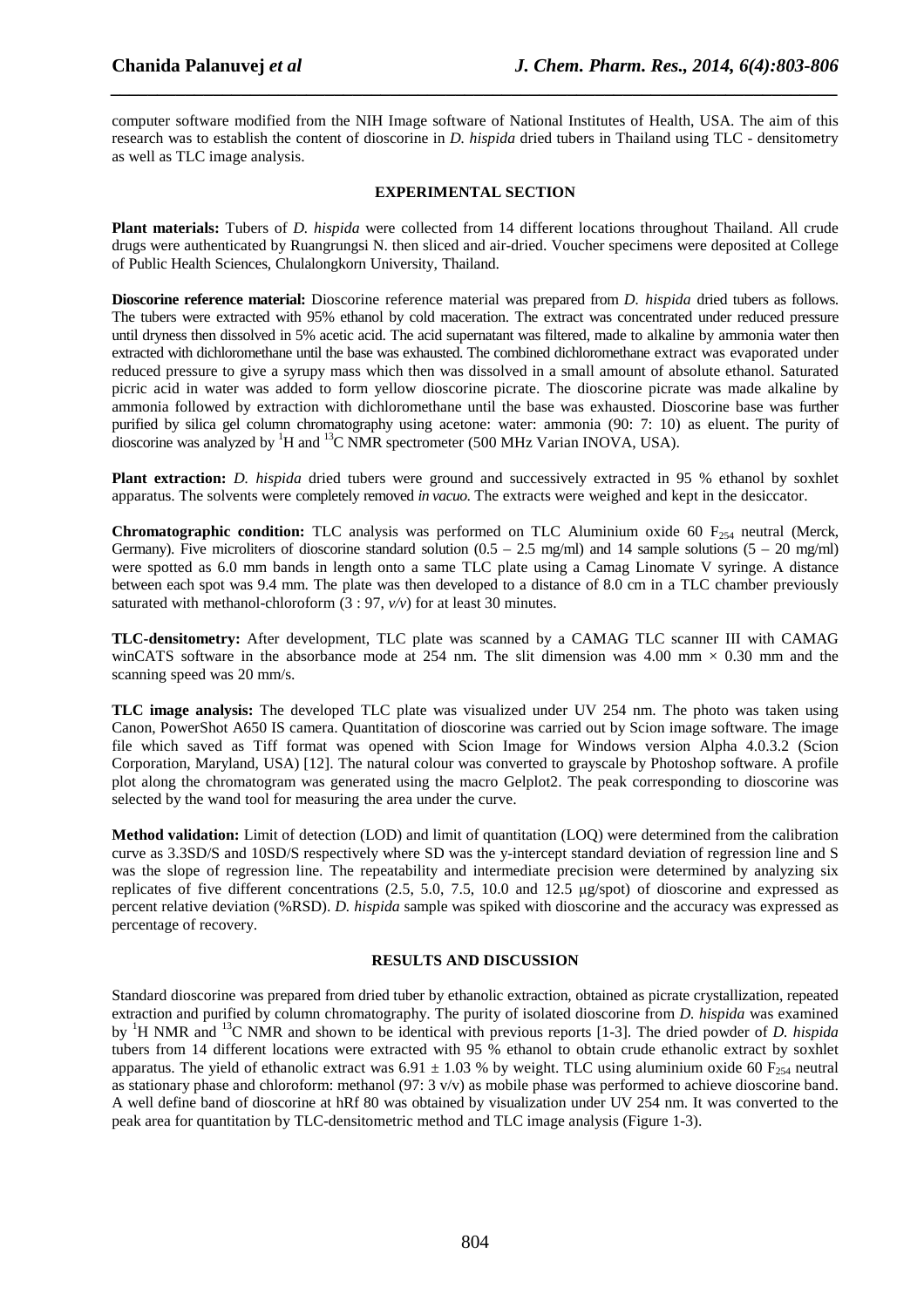

*\_\_\_\_\_\_\_\_\_\_\_\_\_\_\_\_\_\_\_\_\_\_\_\_\_\_\_\_\_\_\_\_\_\_\_\_\_\_\_\_\_\_\_\_\_\_\_\_\_\_\_\_\_\_\_\_\_\_\_\_\_\_\_\_\_\_\_\_\_\_\_\_\_\_\_\_\_\_*

**Figure 1. TLC chromatogram under UV 254 nm; (from left to right lanes) dioscorine standard 2.5, 5.0, 7.5, 10.0, 12.5 µg/spot and** *D. hispida* **tuber extracts from 14 different locations** 



**Figure 2. Three dimensional image of the scanning TLC plate by TLC-densitometry** 



**Figure 3: TLC image converted to greyscale (left) and chromatographic peak by Scion Image software (right)** 

By densitometry, the light reflected from a blank part of the TLC plate is measured and set as 0% absorption. When the absorbing substances are scanned, the absorption increases with increasing amount of substance. A plot of the absorption signal against the migration distance gives the absorption-position curve representing the chromatogram